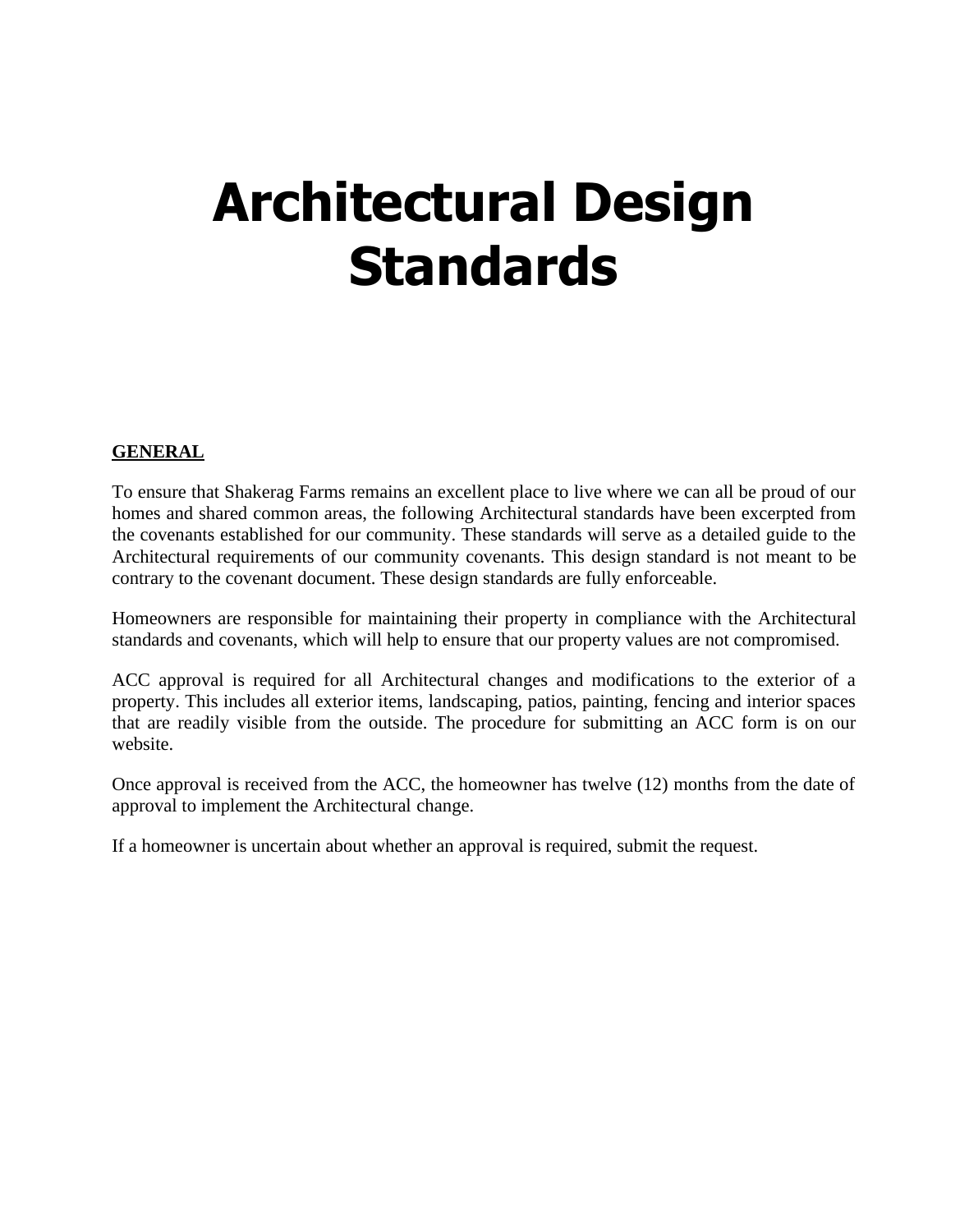## **No Canopies, No Tents, Awnings or temporary structure of any kind is permitted No Sheds or Storage unit are permitted**

All permanent structures must submit an ACC form prior to installation.

- $\triangleright$  Any permanent addition must be of a design that is complementary to the structure to which it is attached to the home and still must be submitted to the board.
- $\triangleright$  Patio Umbrellas are permitted under 12 feet in size and not seen from the street view.

## **Commercial Vehicles:**

Commercial vehicles are **not** to be stored in the subdivision at any time. The ACC defines "commercial vehicles" as transport truck, moving vans, construction vehicles (i.e. bucket trucks, dump trucks, bobcats, etc.). "Company vehicles" such as pickup trucks, trailers, and large vans.

## **Covers**:

No car covers permitted. Patio furniture covers must meet the following guidelines:

- $\triangleright$  Covers should be a neutral, earth-tone color. Bright colors are not acceptable.
- $\triangleright$  Covers for patio furniture should not be seem from the street view.
- $\triangleright$  No tarps are allowed

## **Woodpiles/Firepits**

No wood Piles allowed. No firepits or outdoor fireplaces. Burning and fires are prohibited.

## **Fences**

All requests for fences must be submitted to the ACC for approval. Generally, wood fences are only approved, "picket fences" will not be approved. No vinyl or metal fences will be permitted. Chain link and barbed wire fences are excluded by covenant. The following additional guidelines apply to fences.

- Fences and their footings are to be installed within a homeowner's property lines. In no case will alleys be permitted between two fences. Homeowner's must connect to each other's respective fences regardless of property lines.
- Fences are permitted in the rear yards only. Fences are not permitted to be constructed in homeowner's front yards or encroach on the sides past the back corner of the home.
- Fences are to be securely constructed using concrete footings and maintained in an upright position and always consist of 4 sides.

# **House Number /Name Plaques and Signs:**

No address, or plaques or signs will be allowed except for 1-2 security system signs. "For rent" or "for lease" signs are not permitted whether outside or inside.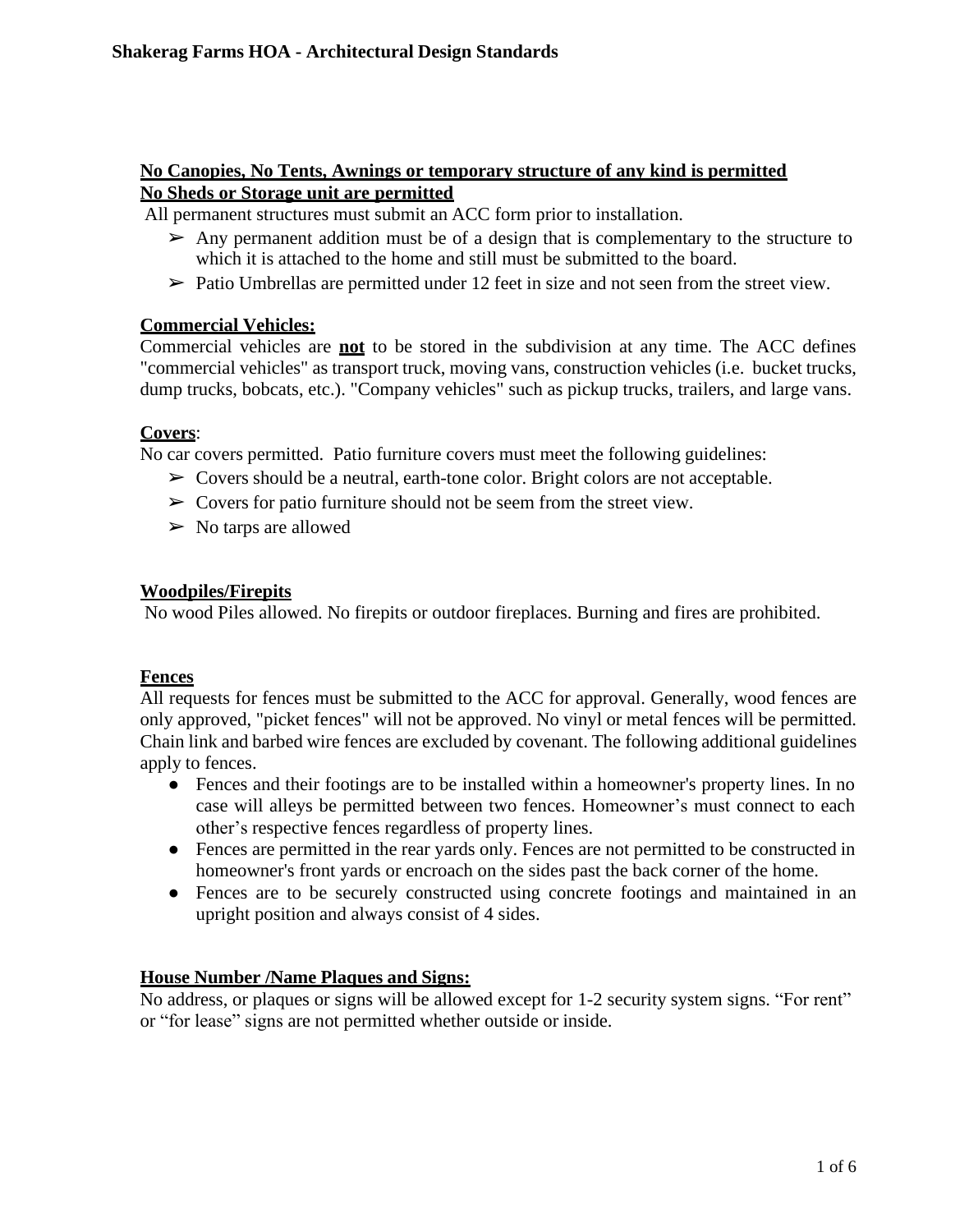## **Landscape Borders:**

Modifications to landscape borders and edging must be submitted to the ACC for review, The following guidelines should be used when selecting a landscape border material:

- $\geq$  Landscape bricks can be used, depending on the height. They must be uniformly installed and placed in the design pattern that was originally intended for the property.
- ➢ Grey or white stones are **not** acceptable.

## **Landscaping:**

The homeowner is responsible for maintaining and replacing aged mulch and groundcover in their landscape beds, Artificial vegetation, rocks and red mulch is not permitted.

- $\triangleright$  The original flowerbeds shape and size must remain the same as the builder intended and cannot be changed. Grey drainage material and Rocks are not acceptable.
- $\triangleright$  Sides and front of the home must have a flowerbed consisting of mulch or pine straw. It cannot be replaced with grass, or any sort of growing ground cover.
- $\triangleright$  Professional weed control is mandatory for every home.
- $\triangleright$  Every home must have one tree in the center of the front lawn.
- $\triangleright$  No fencing of any kind placed around trees, flowerbeds, plants or shrubs

## **Ivy and Vines**

No Ivy, vines or vegetation is permitted to grow on the home, fences, mailboxes or base of trees.

# **Trees and Shrubs**

Cutting a few lower branches off the front tree is permitted, meaning 3-5 branches, anything more, requires ACC approval. Crepe myrtle trees must be maintained with the lower branches removed creating a clean base and cropped in the wintertime. Shrubs need to be tidy and kept at a height below the windows. Overgrown vegetation shall not cover the windows or house.

# **Gardens and Flowerpots**

Excessive Pots, vegetables or Gardens are not permitted in the front, sides or back of the home. All gardens need ACC approval with size being minimal. Shakerag is zoned by the county to be a residential area, agricultural gardening is not permitted.

# **Lights:**

- $\triangleright$  No Decorative or patio strings are allowed
- $\triangleright$  Holiday lights are only permitted during the holiday season
- $\triangleright$  Spot lighting should be limited to four (4) primary lights and two (2) accent lights in the front. Anything in excess of this will require ACC review. Light fixtures must not be readily visible from the street.
- $\triangleright$  Landscape lighting and Solar lights need ACC approval. They can be placed alongside front flowerbeds. These lights cannot be placed along street-side, front yard, sidewalks or driveways.
- $\triangleright$  Post lamps and Tiki lights are not permitted.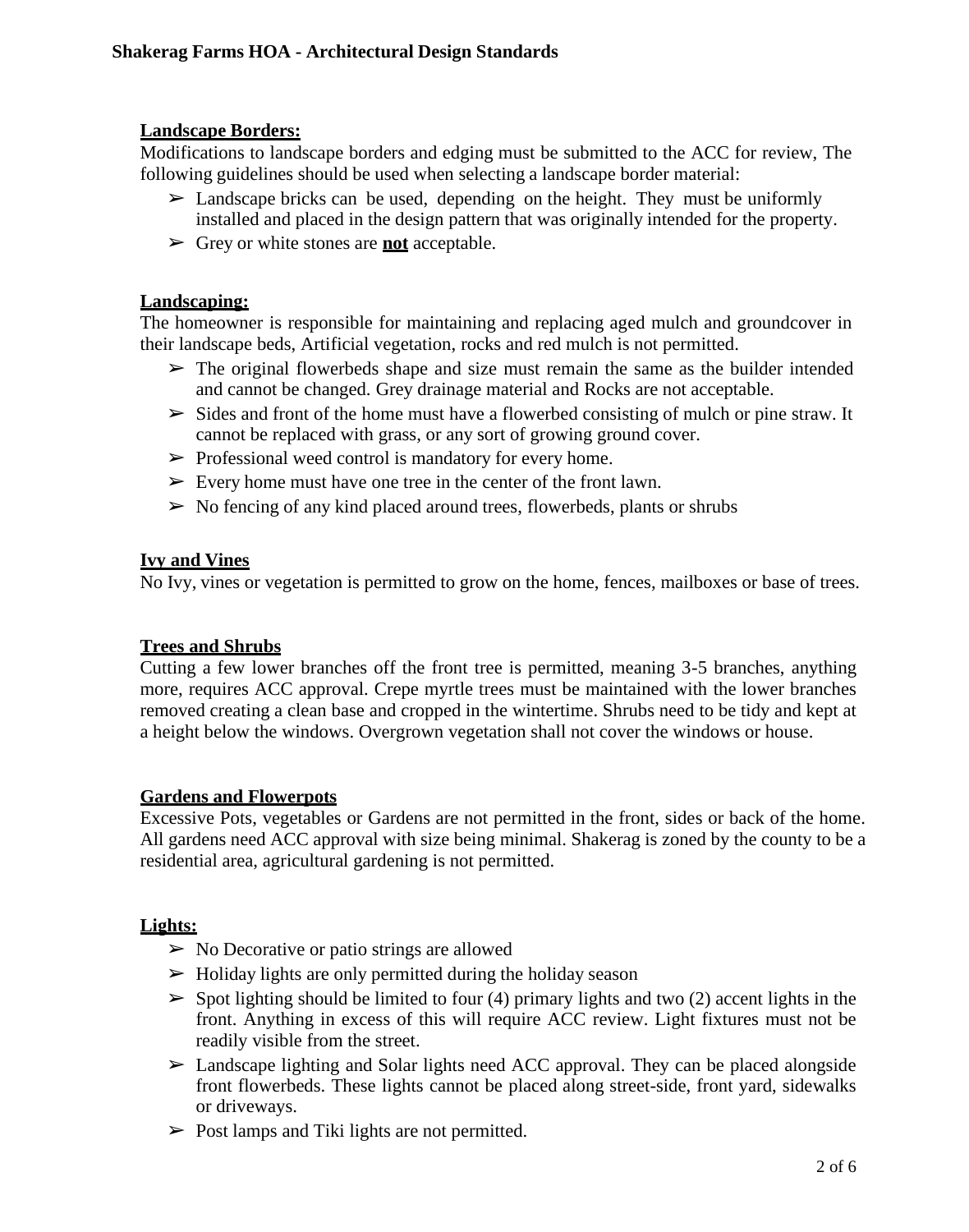## **Lawns:**

All Lawns should consist of Bermuda grass only. No Exceptions.

#### **Stepping Stones**

Stepping stones require ACC approval. They are not permitted in the front or side yards.

#### **Parking on the Street:**

Vehicles must be parked in the driveways. No parking on the streets, curbs or sidewalks.

#### **Playground Equipment:**

Playground equipment must be approved by your ACC prior to installation. The following guidelines apply:

- $\triangleright$  Play equipment must be of the wooden variety. Metal swing-sets will not be approved,
- $\triangleright$  Play equipment is only permitted in the back yard with a fenced in yard.
- $\triangleright$  The location of the play equipment must be at least twenty feet away from the property line and not visible from the street.
- $\triangleright$  Trampolines must be located in the center backyard and as far away from neighboring properties as possible. Trampolines must be enclosed with a privacy fence. They must have ACC approval, please submit form
- $\triangleright$  No Basketball goals allowed
- $\triangleright$  No soccer, golf, or Sports nets of any kind allowed

#### **Statues:**

No Statues are allowed.

#### **Storm Doors**

A storm door must go through ACC approval. Silver-finish aluminum doors and/or screen doors are not permitted.

## **Trees and Tree Removal**

Trees should not be removed from an individual property without prior written approval from the ACC. The following guidelines apply to tree removal

- $\triangleright$  No Fruit trees or vegetables are permitted on the front or side of the property. Fruit trees and vegetables must be kept minimal with 1 fruit tree only allowed in the backyard and needs ACC approval.
- $\triangleright$  Every home must have a tree in the center of the front lawn.
- $\triangleright$  Trees and Vegetation must be 8-12 feet away from neighboring properties or fences
- $\geq 0$  once a tree has been removed, the stump should be ground down or removed such that it is no longer visible,
- $\triangleright$  Planting New trees, Shrubs, adding additional flowers or plants must have ACC approval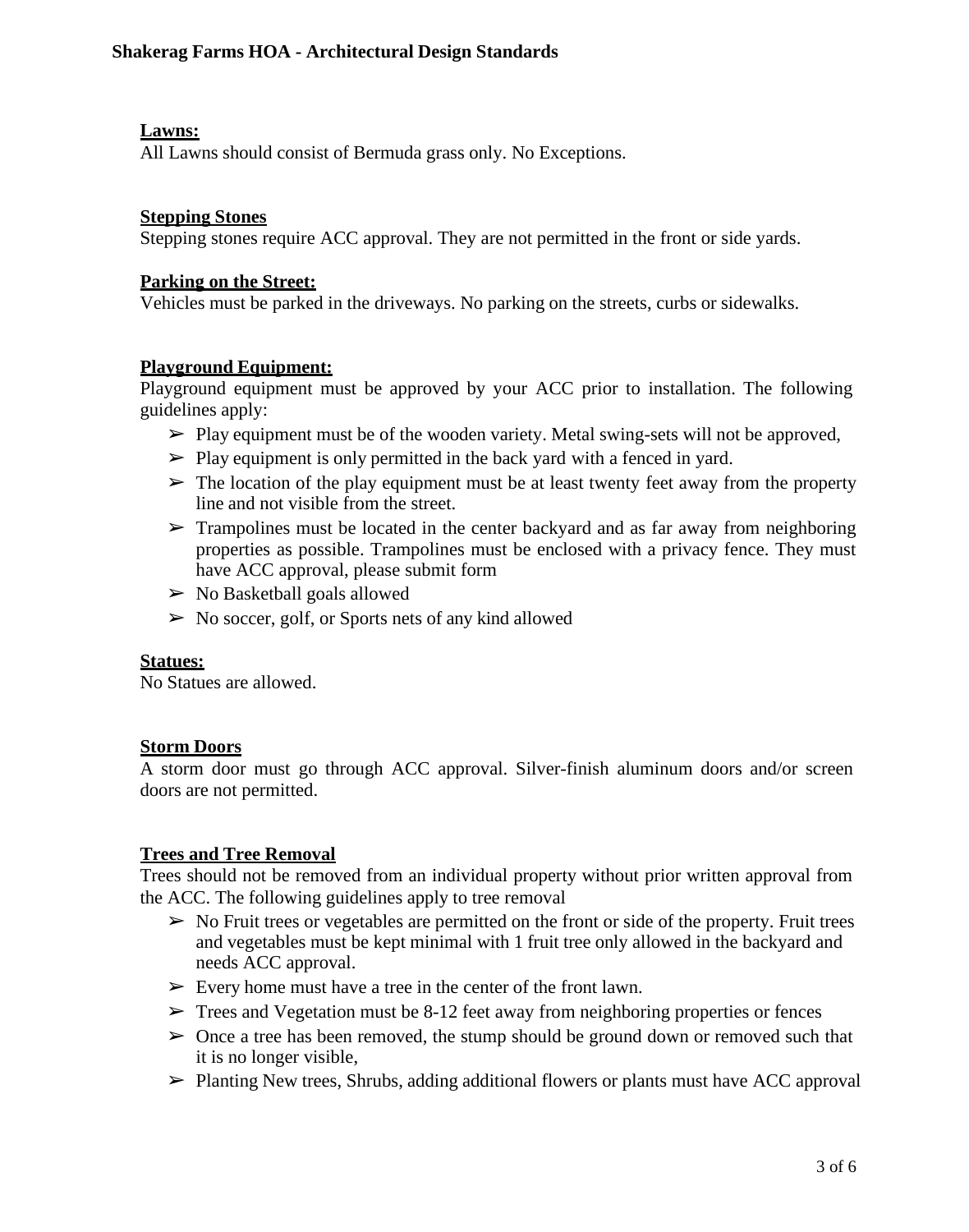#### **Mailboxes and Window Boxes**

- No Window boxes allowed
- No Artificial vegetation is permitted.
- No growing ivy, tall flowers, shrubs or decorative ornaments on or near the Mailboxes

## **Window Treatments:**

The exterior side of window treatments must be "white or off-white". For the purpose of these guidelines, the term "off-white" includes variations of white (i.e. shades of "eggshell", beige, or light grey) which are neutral in appearance. Foils, wood-tone finishes on blinds and dark curtains/window dressings are not acceptable.

|                  | <b>ITEM</b>                            | <b>CONDITION</b>                                                                                                             |
|------------------|----------------------------------------|------------------------------------------------------------------------------------------------------------------------------|
|                  | Permanent Basketball Goal              | <b>Not Permitted</b>                                                                                                         |
| 2                | Second "Box" next to Mailbox           | <b>Not Permitted</b>                                                                                                         |
| $\mathfrak{Z}$   | Sheds and exterior storage containers. | <b>Not Permitted</b>                                                                                                         |
| $\boldsymbol{4}$ | Signs                                  | Not permitted except for a "For Sale"<br>sign and a security system sign as<br>described in "Community<br>Standards"(above). |
| 5                | Tall Reflectors at Driveway            | <b>Not Permitted</b>                                                                                                         |
| 6                | Tarp covered items,                    | Not permitted except as noted in<br>the "Community Standards"(above)                                                         |
|                  | <b>Landscaping Rocks</b>               | <b>Not Permitted</b>                                                                                                         |
| 8                | Wind Sticks & Pinwheels (front yard)   | <b>Not Permitted</b>                                                                                                         |
| 9                | Window Fans & Window Air Conditioners  | <b>Not Permitted</b>                                                                                                         |

#### SUMMARY:

|   | <b>ITEM</b>                                             | <b>CONDITION</b>                                                                      |
|---|---------------------------------------------------------|---------------------------------------------------------------------------------------|
| 1 | Awnings & Canopies, Gazebos, Pop up tents               | Not Permitted                                                                         |
| 2 | <b>Basketball Goals</b>                                 | Not Permitted                                                                         |
| 3 | Children's Swing Sets, Trampolines, &<br>Play Equipment | Submit for approval, Swings sets and play<br>equipment should be constructed of wood. |
| 4 | Children's Forts/tree houses                            | Not permitted                                                                         |
| 5 | Dog Houses                                              | Not permitted                                                                         |
| 6 | Fences                                                  | Submit for approval - refer to the<br>"Community Standards" (above).                  |
| 7 | Flags                                                   | Submit for approval.                                                                  |
| 8 | <b>Garage Door Replacements</b>                         | Submit for approval.                                                                  |
| 9 | Landscape Beds                                          | Submit for approval.                                                                  |